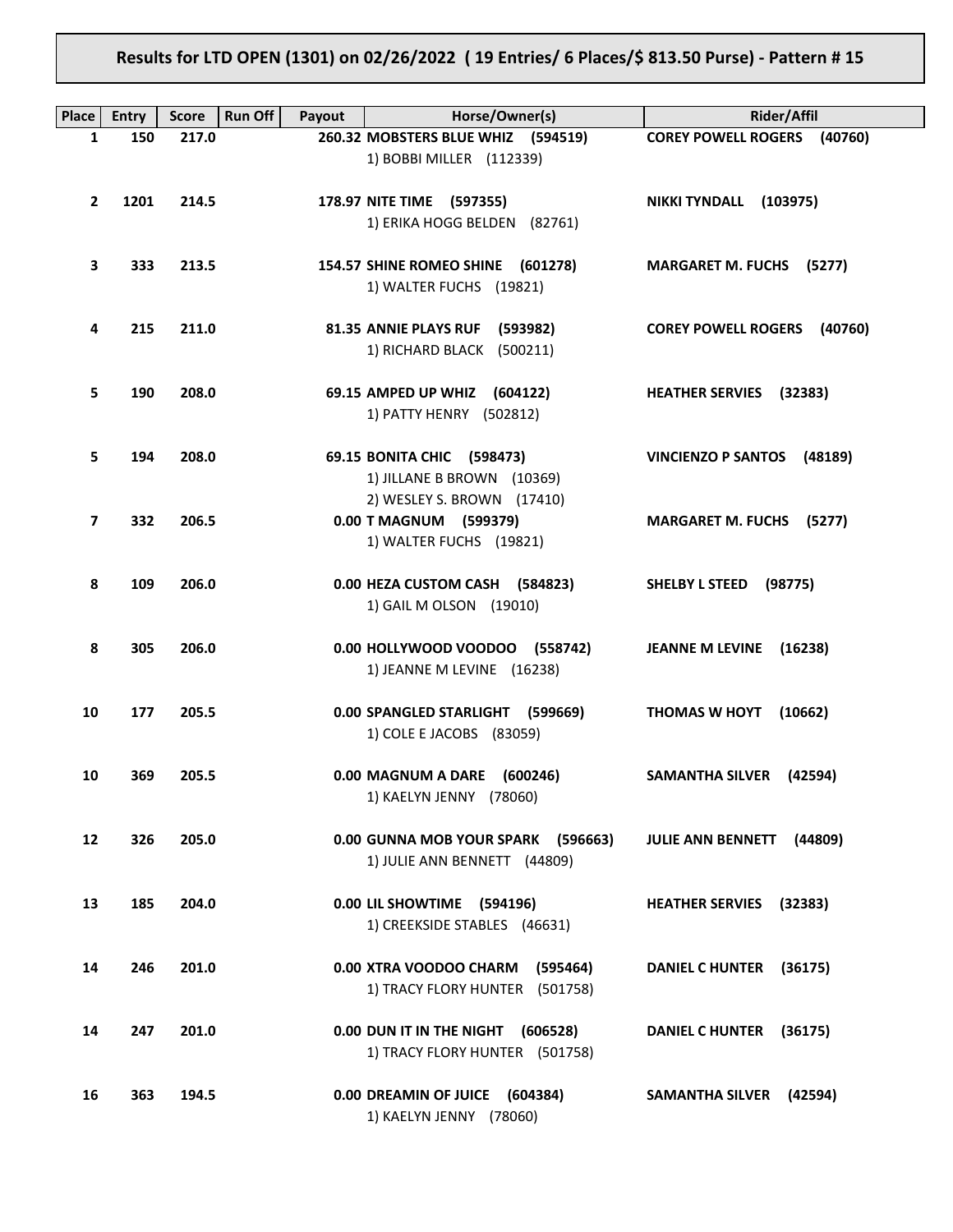| 17 | 187 | 0.0 | 0.00 SIXTY SIX GENES (602221)<br>1) CREEKSIDE STABLES (46631)    | <b>HEATHER SERVIES</b><br>(32383) |
|----|-----|-----|------------------------------------------------------------------|-----------------------------------|
| 17 | 233 | 0.0 | 0.00 GUNNA BE YOUR PAPA (585168)<br>1) BURT EVANS (25093)        | (25093)<br><b>BURT EVANS</b>      |
| 17 | 337 | 0.0 | 0.00 I WALK THE PINE<br>(605930)<br>1) SAYDA A CANIZARES (61343) | <b>THOMAS W HOYT</b><br>(10662)   |

Show Secretary: